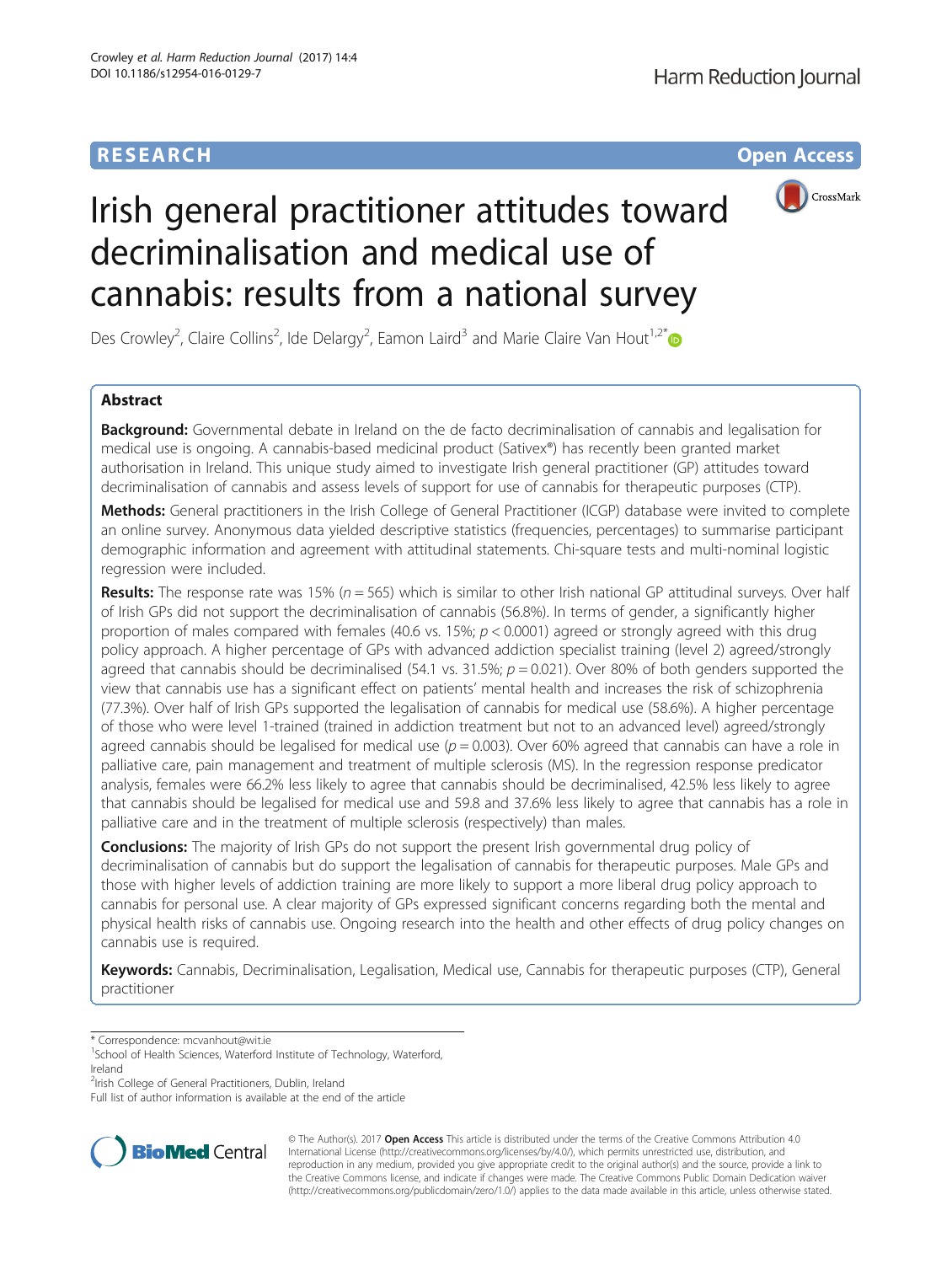# Background

Cannabis is the most prevalent illicit drug used globally [[1\]](#page-6-0). The policy landscape around cannabis is dynamic [[2](#page-6-0)], with three drug policy options available, prohibition, decriminalisation and legalisation [[3\]](#page-6-0). In recent years, the legal status of cannabis has been extensively debated in academic and policy domains, with many jurisdictions making or considering major changes in their domestic laws and policies on this issue. The International Centre for Science in Drug Policy have advised that such policy responses need to be based on best available evidence [\[4](#page-6-0)].

The United Nations (UN) Drug Conventions support the prohibitionist approach and require signatories to make the possession of cannabis a criminal offence under their domestic laws [\[5](#page-7-0)]. Policy makers challenging this approach argue that the criminalisation of cannabis is an expensive and ineffective drug control policy which has no impact on reducing availability or use despite its significant financial costs [\[6\]](#page-7-0). Proponents for policy change support a less punitive approach to cannabis users with a greater emphasis on public health and human rights [[2,](#page-6-0) [5](#page-7-0), [6\]](#page-7-0). The decriminalisation drug policy approach involves the removal of criminal sanctions for those found in possession of small amounts of the drug for their own use [\[5\]](#page-7-0). However, the use of the drug is not legal, and non-criminal offences may still be applied [[5](#page-7-0)]. Underpinning this approach is the argument that cannabis is a relatively safe drug when compared to alcohol and tobacco, and criminal sanctions for personal use and possession of small amounts are excessive [[6\]](#page-7-0). Prohibitionist continues to argue that removal of criminal barriers will lead to increased supply, use, dependence and harm [[3](#page-6-0)].

With increasing public support for the decriminalisation of cannabis use, some jurisdictions are now developing and implementing a range of legally regulated market models for recreational cannabis use [\[2\]](#page-6-0). Legalisation of cannabis usually refers to the removal of all criminal and non-criminal sanctions for its use, production and supply. However, legal regulation will set out the rules and restrictions around how these can occur [\[5](#page-7-0)].

Despite widespread prohibition, many multiple sclerosis and chronic pain patients use cannabis for analgesia and psychological support [[7\]](#page-7-0). Some states in the USA have moved toward allowing individuals to use cannabis for medical purposes [[5\]](#page-7-0), with resultant debate on whether these laws have led to increased use [\[8](#page-7-0)]. Debates around legalisation of medical cannabis centre on the beliefs that cannabis has medical effects, medical cannabis is addictive and that legalisation leads to increased use for recreation (i.e. spillover effects) [[9\]](#page-7-0). Some reports indicate the potential value of cannabis for therapeutic purposes (CTP) [\[10](#page-7-0)–[15](#page-7-0)]. However, some concerns around the addictive potential of cannabis are evident [[4,](#page-6-0) [5, 16\]](#page-7-0) but with a weak evidence base indicating lower probability of dependence and physical and social harm when compared to alcohol, cocaine, opiates and nicotine [\[4\]](#page-6-0). Legalisation in the form of de facto legal supply for medical use (CTP) does not appear to have created a significant threat to public health and safety, or caused increased consumption or related harms [[17](#page-7-0)–[20\]](#page-7-0). In terms of patient experience, legalisation appears to increase patient's feelings of safety and awareness [\[21\]](#page-7-0).

To date, eight US states (Alaska, California, Colorado, Oregon, Massachusetts, Maine, Nevada and Washington) have now voted to legalise cannabis for both medical and non-medical use, and one state (Washington DC) has legalised it for personal use but not commercial sale [[5](#page-7-0)]. Regulatory debates are ongoing in many countries including Canada, Jamaica, Italy, Spain, several Latin American countries and additional US states [[5\]](#page-7-0).

To date, research on medical practitioner views on this issue remains scant [\[17\]](#page-7-0). In the past 20 years, only a minority of oncologists surveyed in the USA were in support of the rescheduling of cannabis for medical purposes [[22](#page-7-0)] and the availability of cannabis on prescription [[23](#page-7-0)]. More recently, in the USA, medical practitioner views on medical cannabis are generally less supportive of medical use, underpinned by recognition of its potential for serious mental and physical health risks [[24, 25\]](#page-7-0). Israeli practitioners have voiced partial acceptance for therapeutic use, with further research warranted to investigate educational and regulatory needs [[26](#page-7-0)]. Israeli rheumatologists in 2016 report majority opinion of some role for cannabinoids in the management of rheumatoid disease [[27](#page-7-0)].

Our study is the first of its kind in Ireland and aimed to investigate Irish general practitioner (GP) attitudes toward decriminalisation of cannabis and assess levels of support for CTP. The study was undertaken on foot of several regulatory developments and debates in Ireland, in particular, a recent governmental debate and reporting from the Oireachtas Justice Committee on the proposed decriminalisation of cannabis. The committee recommended that possession of small amounts of cannabis for personal use should not be dealt with through the criminal justice system and that small-scale users should be treated with compassion. Other debates centred on CTP in Ireland with authorisation necessary from the Health Products Regulatory Authority (HPRA) or, in the case of certain medicinal products, the European Medicines Agency (EMA). In July 2014, regulations were amended to allow for certain cannabis-based medicinal products to be used in Ireland. The HPRA granted a marketing authorisation for a cannabis-based medicinal product (Sativex®) which is indicated for the treatment of spasticity for people with multiple sclerosis. However, the most recent national treatment data indicates cannabis is the most common problem drug among new cases presenting for drug treatment [\[28](#page-7-0)].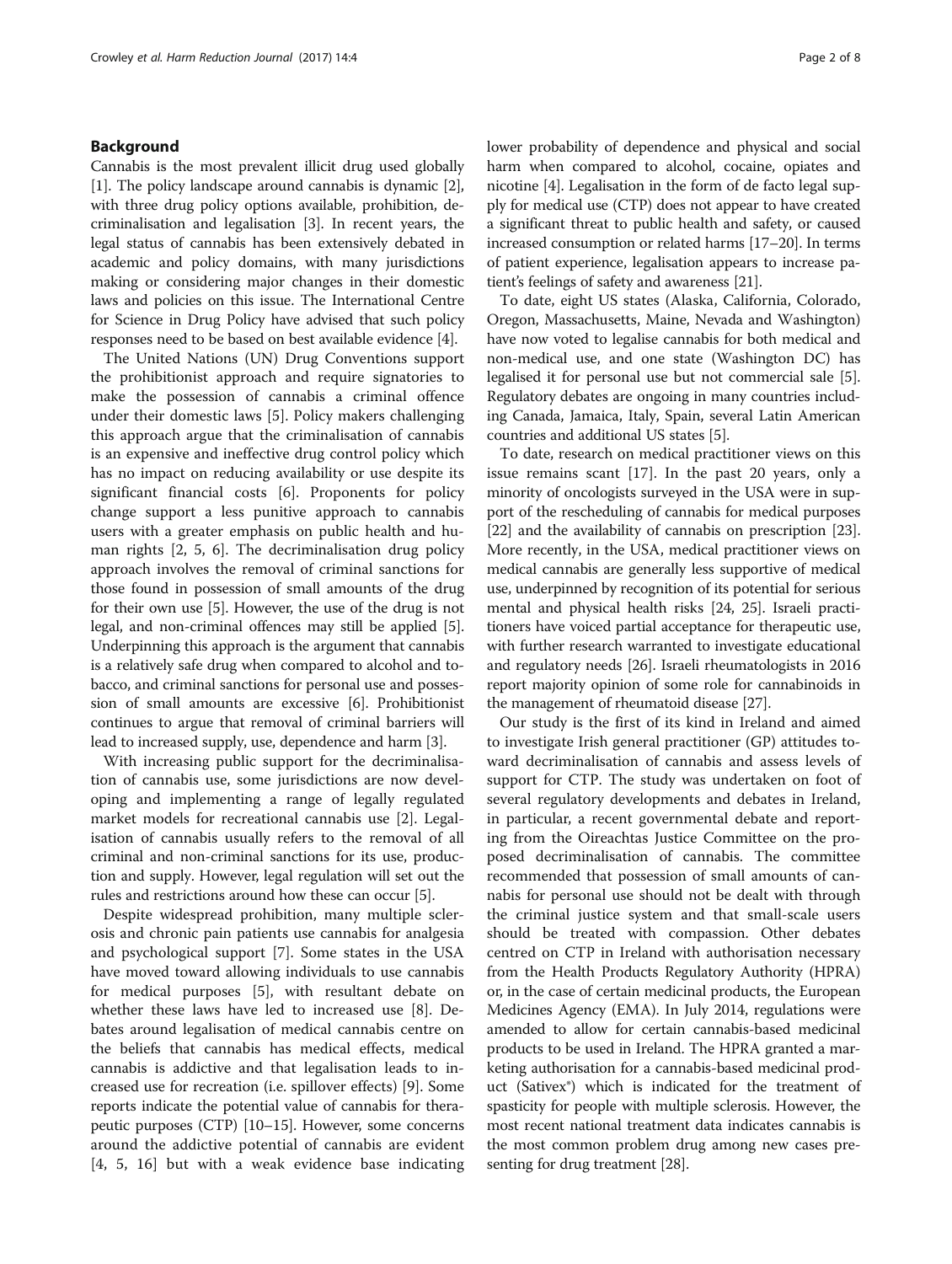# Methods

In Ireland, medical training for general practitioners is overseen by the Irish College of General Practitioners (ICGP). Training in substance misuse is provided as levels 1 and 2 training. GPs trained to these levels have acquired additional knowledge and experience in the treatment and management of substance use problems. Ethical approval was granted by the ICGP. In early 2016, an online survey was undertaken with all GPs in the ICGP database based in the Republic of Ireland. Electronic invitations included information on the study and consent information, and a link to access the online survey was sent. A notice encouraging response was also placed on the substance misuse section of the ICGP website. The survey was designed based on a review of the literature and in consultation with the project team. The instrument contained a series of closed questions relating to participant profile and practice location, specialist registration, experience in treating opioid users and their responses toward a five-point Likert scale measuring agreement with a series of statements. Statements measured attitude toward decriminalisation of cannabis, legalisation for CTP, potential for decriminalisation to increase cannabis use, adverse mental and physical health effects of cannabis use, cannabis use in young people and risk of development of schizophrenia and role of CTP in pain management, treatment of multiple sclerosis and palliative care. The survey took an estimated 10 min to complete. While the response rate for this online survey was low (15%), it is consistent with the response rates from GPs nationally and internationally for similar type of studies [\[29](#page-7-0)–[31\]](#page-7-0).

Anonymous data yielded descriptive statistics (frequencies, percentages) to summarise participant demographic information and agreement with attitudinal statements. Statistical analysis was performed using the Statistical Package for Social Sciences (Version 21.0; SPSS UK Ltd; Chersey, UK). Where appropriate, chi-square tests were applied to determine the statistical significance ( $p < 0.05$ ). Multi-nominal logistic regression analysis was used to determine predictors of answer responses with the neutral response category as the reference.

## Results

# Participant characteristics

The participant characteristics are displayed in Table [1](#page-3-0). There was no significant difference in the proportion of males or females sampled ( $p = 0.180$ ). The majority of males (50.5%) tended to be older (>50 years), while the majority of females were aged between 30–50 years (62.4%). Most of the participants were full-time practitioners, (71.3%) though significantly more males were retired compared with females (8.6 vs. 4.2%;  $p = 0.030$ ), while significantly more females were trainees (23.0 vs.

15.1%;  $p = 0.017$ ). Over 70% of respondents were on the GP Specialist Register of the Irish Medical Council with 85% working in general practice. Nearly 30% of the sample was level 1-trained managing opioid users, while only 4.4% were level 2-trained. There was no difference across gender in the practice population with the majority working in an urban area (43.7%) with nearly 40% working in an area of deprivation. Selection bias is limited as all demographics of the responding group are consistent with the national data on GPs [\[32, 33](#page-7-0)] (Table [1](#page-3-0)).

### Statement responses

The answer responses were examined by gender, age and training level. A significantly higher proportion of males compared with females (40.6 vs. 15.0%;  $p < 0.0001$ ) agreed or strongly agreed that cannabis should be decriminalised, while more males than females also agreed that cannabis should be legalised for medical use ( $p = 0.002$ ). There were no significant differences in the responses to the remaining questions by gender; for example, approximately 80% of both genders agreed that cannabis use has a significant effect on patients' mental health and increases the risk of schizophrenia (77.3%), while over 60% of both males and females agreed that cannabis can have a role in pain management, multiple sclerosis and palliative care (Table [2](#page-3-0)).

When analysed by age, only 29% of those aged <50 years agreed that cannabis should be decriminalised. In contrast, a significantly higher proportion of those aged >50 years agreed that cannabis should be legalised for medical use compared to the younger GPs sampled (71.1 vs. 79.6%;  $p = 0.044$ ). When analysed by level of training, a higher percentage of those who were level 1-trained agreed/strongly agreed cannabis should be legalised for medical use ( $p = 0.003$ ). However, a significantly lower proportion of this group agreed/strongly agreed that cannabis has a role in pain management ( $p = 0.032$ ), in treatment of multiple sclerosis ( $p = 0.037$ ) and in palliative care  $(p = 0.047)$  compared to those who are not level 1-trained. In contrast, a higher percentage of those level 2-trained agreed/strongly agreed that cannabis should be decriminalised compared to those without this training (54.1 vs. 31.5%;  $p = 0.021$ ) (Tables [3](#page-4-0), [4](#page-4-0) and [5\)](#page-5-0).

In the regression response predicator analysis, females were 66.2% less likely to agree that cannabis should be decriminalised, and 42.5% less likely to agree that cannabis should be legalised for medical use compared with males. Females were also 59.8 and 37.6% less likely to agree that cannabis has a role in palliative care and a role in the treatment of multiple sclerosis (respectively) than males. Furthermore, GPs based in a non-deprived area were 56.4% more likely to agree that cannabis has a role in pain management compared to those working in a deprived area, while GPs aged 30–50 years were 189.5% more likely to disagree that cannabis can have a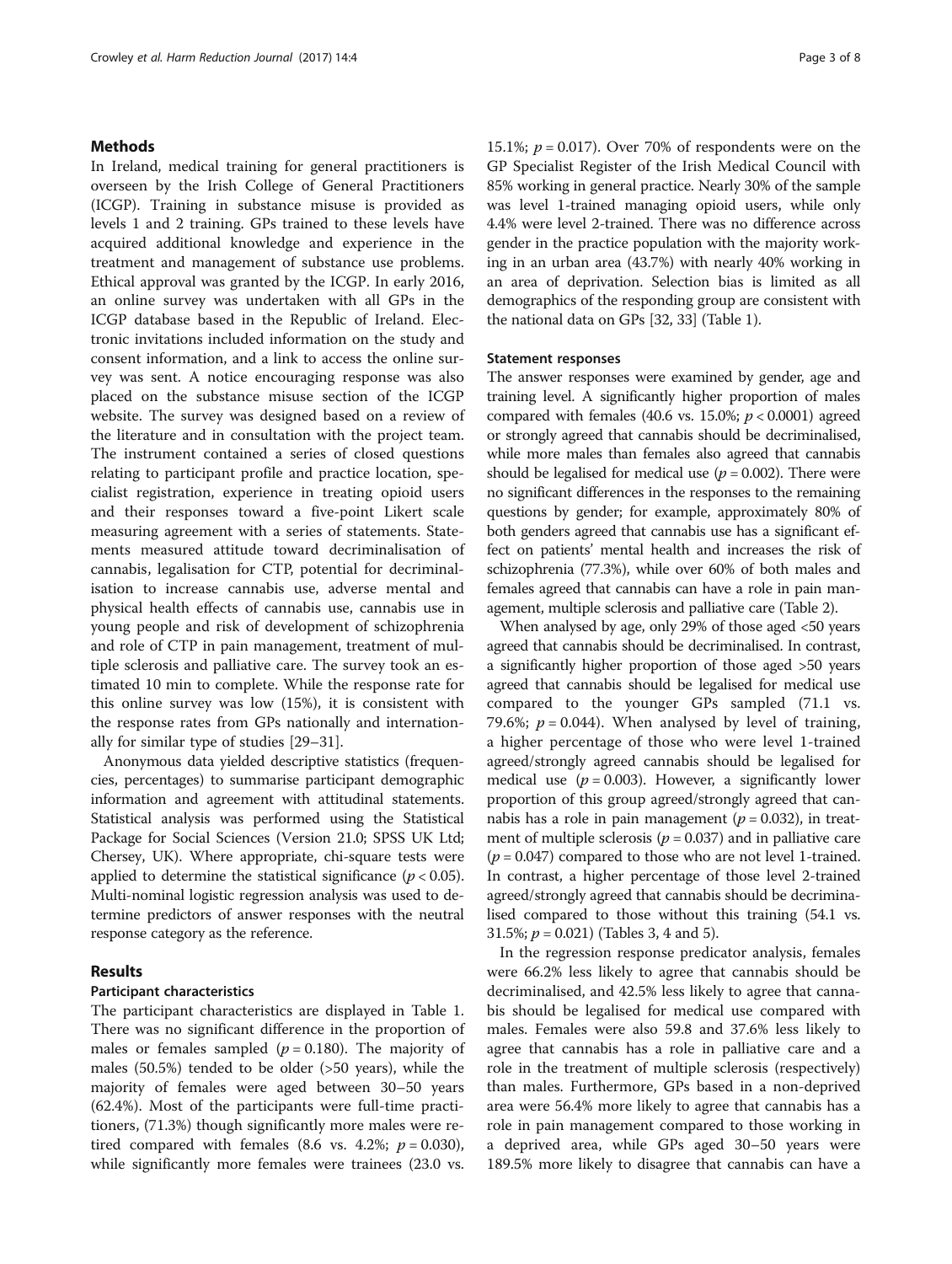## <span id="page-3-0"></span>Table 1 Participant characteristics

|                                          | Total (n 565) | Male (n 278) | Female (n 287) | $p$ value |
|------------------------------------------|---------------|--------------|----------------|-----------|
| Age $n$ (%)                              |               |              |                |           |
| $<$ 30 years                             | 41(7.3)       | 16(5.8)      | 25(8.7)        | 0.180     |
| 30-50 years                              | 300 (53.2)    | 121 (43.7)   | 179 (62.4)     | 0.288     |
| >50 years                                | 223 (39.5)    | 140 (50.5)   | 83 (28.9)      | < 0.0001  |
| Membership of the ICGP $n$ (%)           |               |              |                |           |
| Associate, part-time, others             | 18(3.2)       | 8(2.9)       | 10(3.5)        | 0.681     |
| Full-time                                | 403 (71.3)    | 204 (73.4)   | 199 (69.3)     | 0.288     |
| Retired                                  | 36(6.4)       | 24 (8.6)     | 12(4.2)        | 0.030     |
| Trainee                                  | 108 (19.1)    | 42 (15.1)    | 66 (23.0)      | 0.017     |
| Training $n$ (%)                         |               |              |                |           |
| On the GP specialist register            | 435 (77.5)    | 216 (78.3)   | 219 (76.8)     | 0.687     |
| Working in general practice              | 482 (85.3)    | 242 (87.1)   | 240 (83.6)     | 0.250     |
| Working in academic general practice     | 129 (23.0)    | 64 (23.4)    | 65 (22.7)      | 0.859     |
| Level 1-trained GP managing opioid users | 169 (29.9)    | 77(27.7)     | 92 (32.1)      | 0.258     |
| Level 2-trained GP managing opioid users | 25 (4.4)      | 16(5.8)      | 9(3.1)         | 0.130     |
| Practice population $n$ (%)              |               |              |                |           |
| Mixed                                    | 211 (39.7)    | 110(41.5)    | 101 (38.0)     | 0.405     |
| Rural                                    | 88 (16.6)     | 42 (15.8)    | 46 (17.3)      | 0.655     |
| Urban                                    | 232 (43.7)    | 113 (42.6)   | 119 (44.7)     | 0.626     |
| Working in an area of deprivation        | 211 (39.4)    | 99 (37.4)    | 112 (41.5)     | 0.329     |

Values are n (%); chi-square analysis for categorical variables for comparisons of distributions between gender

role in the treatment of multiple sclerosis compared to those not in that age group (Table [6\)](#page-5-0).

# Discussion

This study yielded unique findings with regard to Irish GP views on decriminalisation of cannabis and the medical use of cannabis (CTP). The majority of GPs did not support the decriminalisation of cannabis, but male respondents were significantly more likely to support this drug policy approach than their female counterparts. This majority view is contrary to current Irish government policy on the issue. Nearly 60% of GPs supported the legalisation of cannabis for medical use with older (>50) and male GPs more likely to favour this approach. In contrast to the view on decriminalisation, this majority view supports Irish government policy on CTP.

In 2000, the Irish Drug Related Knowledge, Attitudes and Beliefs survey found that males reported greater use of cannabis and knowledge of cannabis users than females [\[34](#page-7-0)]. This study, while dated, indicated that only 24% were in favour of legalisation of cannabis. Of interest is that the majority of GPs trained to a more

Table 2 Statement responses by gender

|                                                                            | Total      | n (%) Agreed |            |           |  |
|----------------------------------------------------------------------------|------------|--------------|------------|-----------|--|
|                                                                            |            | Female       | Male       | $p$ value |  |
| Cannabis should be decriminalised                                          | 156 (27.6) | 43 (15.0)    | 113 (40.6) | < 0.0001  |  |
| Cannabis should be legalised for medical use                               | 331 (58.6) | 146 (50.9)   | 185 (66.5) | 0.002     |  |
| The decriminalisation of cannabis use would lead to its increased use      | 373 (66.0) | 200 (69.7)   | 173 (62.2) | 0.089     |  |
| Cannabis use has a significant adverse effect on patients' mental health   | 467 (82.7) | 246 (85.7)   | 221 (79.5) | 0.346     |  |
| Cannabis use has a significant adverse effect on patients' physical health | 339 (60.0) | 175(61.0)    | 164 (59.0) | 0.111     |  |
| Cannabis use among young people increases the risk of schizophrenia        | 437 (77.3) | 228 (79.4)   | 209 (75.2) | 0.990     |  |
| Cannabis has a role to play in pain management                             | 359 (63.5) | 166 (57.8)   | 193 (69.4) | 0.511     |  |
| Cannabis can have a role in the treatment of multiple sclerosis            | 352 (62.3) | 165 (57.5)   | 187 (67.3) | 0.914     |  |
| Cannabis can have a role in palliative care                                | 387 (68.5) | 175 (61.0)   | 212 (76.3) | 0.362     |  |

Total agreed (strongly agree and agree). Values are n (%); chi-square analysis for categorical variables for comparisons of distributions between gender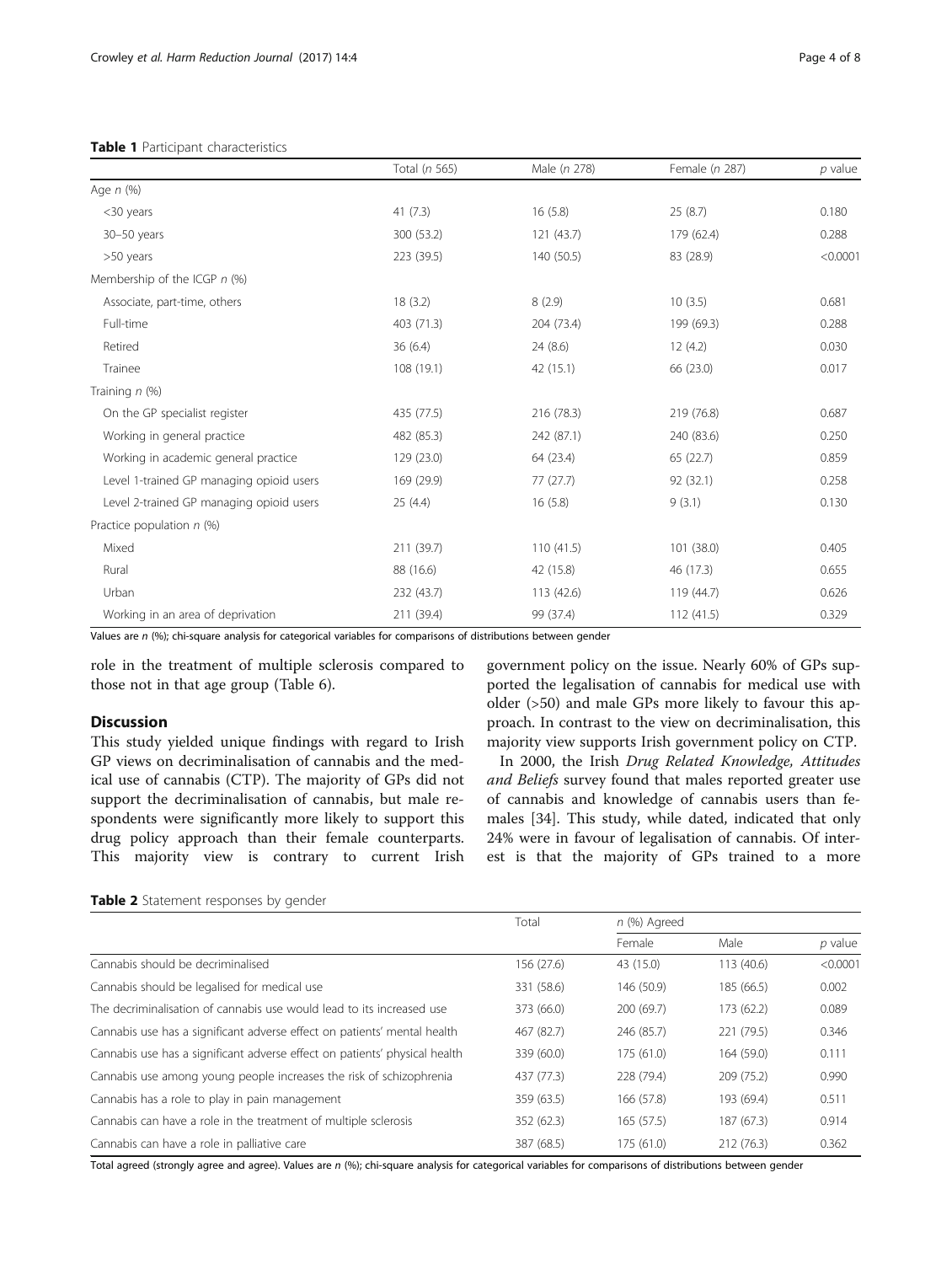<span id="page-4-0"></span>

|                                                                            | $n$ (%) Agreed |            |           |
|----------------------------------------------------------------------------|----------------|------------|-----------|
|                                                                            | $<$ 50 years   | >50 years  | $p$ value |
| Cannabis should be decriminalised                                          | 85 (29.7)      | 71 (37.3)  | 0.082     |
| Cannabis should be legalised for medical use                               | 190 (71.1)     | 141 (79.6) | 0.044     |
| The decriminalisation of cannabis use would lead to its increased use      | 232 (82.2)     | 141 (82.4) | 0.960     |
| Cannabis use has a significant adverse effect on patients' mental health   | 281 (92.4)     | 185 (92.5) | 0.978     |
| Cannabis use has a significant adverse effect on patients' physical health | 210 (81.3)     | 128 (81.5) | 0.973     |
| Cannabis use among young people increases the risk of schizophrenia        | 269 (91.8)     | 167 (89.3) | 0.354     |
| Cannabis has a role to play in pain management                             | 221 (88.4)     | 138 (82.1) | 0.072     |
| Cannabis can have a role in the treatment of multiple sclerosis            | 208 (92.4)     | 144 (87.8) | 0.123     |
| Cannabis can have a role in palliative care                                | 235 (90.0)     | 152 (85.3) | 0.139     |
|                                                                            |                |            |           |

Total agreed (strongly agree and agree). Values are n (%); chi-square analysis for categorical variables for comparisons of distributions between age

specialist level in addictions supported decriminalisation  $(54.1\% \text{ p} = 0.021)$ . This may in part be due to their experience treating patients with opioid dependence in particular injecting drug users. In this patient cohort, cannabis use is often considered a secondary issue when managing the high-risk behaviour and health issues associated with injecting drug use. In contrast, in terms of gender, regression analyses revealed that females were less likely to agree that cannabis should be decriminalised. Prevalence data in Ireland has reported little change in women's rates of cannabis use, with prevalence rates highest among men and younger adults aged 15–34 years [[35](#page-7-0)]. Research shows that individuals with personal experience of cannabis use are more inclined to be in favour of legalising [\[36](#page-7-0)]. According to the National Advisory Committee on Drugs and Alcohol (NACDA) in 2012 general population survey, the majority of respondents agreed with medical use of cannabis and disagreed with recreational use of cannabis. This is consistent with the drug policy approaches supported by Irish GPs in this survey.

Table 4 Statement responses by training level (level 1)

Both genders of GPs in this study voiced concerns that decriminalisation would lead to increased use and the misuse of prescribed versions if available. Hall and Lynskey [\[37\]](#page-7-0) speculate that potential effects of legalising recreational cannabis use, while substantially reducing the price, increasing excessive use and related harms, may also increase the number of new users. However, of interest, is recent reporting of a great overlap between medicinal and recreational cannabis use in the USA [\[38](#page-7-0)]. Regulating the cannabis market via prohibition and decriminalisation has a marginal effect on onset of cannabis use and population consumption rates [[6](#page-7-0)]. Yuyan et al. [\[39\]](#page-7-0) in their review of 38 countries indicated that cannabis liberalisation with depenalization and partial prohibition policies was associated with higher levels of regular cannabis use among adolescents. This is concerning given a recent Irish study [[40\]](#page-7-0) which underscored the relatively low levels of adolescent-perceived risk of mental and physical health problems with use of the drug. According to Eurobarometer [\[41](#page-7-0)], Ireland has the highest number of young people who have used

|                                                                            | $n$ (%) Agreed |            |         |
|----------------------------------------------------------------------------|----------------|------------|---------|
|                                                                            | Not level 1    | Level 1    | p value |
| Cannabis should be decriminalised                                          | 114 (34.7)     | 42 (28.1)  | 0.156   |
| Cannabis should be legalised for medical use                               | 245 (78.5)     | 86 (65.1)  | 0.003   |
| The decriminalisation of cannabis use would lead to its increased use      | 264 (83.0)     | 109 (80.1) | 0.464   |
| Cannabis use has a significant adverse effect on patients' mental health   | 321 (92.2)     | 146 (92.9) | 0.767   |
| Cannabis use has a significant adverse effect on patients' physical health | 229 (80.3)     | 110 (83.9) | 0.377   |
| Cannabis use among young people increases the risk of schizophrenia        | 301 (89.5)     | 136 (93.7) | 0.142   |
| Cannabis has a role to play in pain management                             | 262 (88.2)     | 97 (80.1)  | 0.032   |
| Cannabis can have a role in the treatment of multiple sclerosis            | 257 (92.4)     | 95 (85.5)  | 0.037   |
| Cannabis can have a role in palliative care                                | 282 (90.0)     | 105(83.3)  | 0.047   |

Total agreed (strongly agree and agree).Values are n (%); chi-square analysis for categorical variables for comparisons of distributions between level 1 training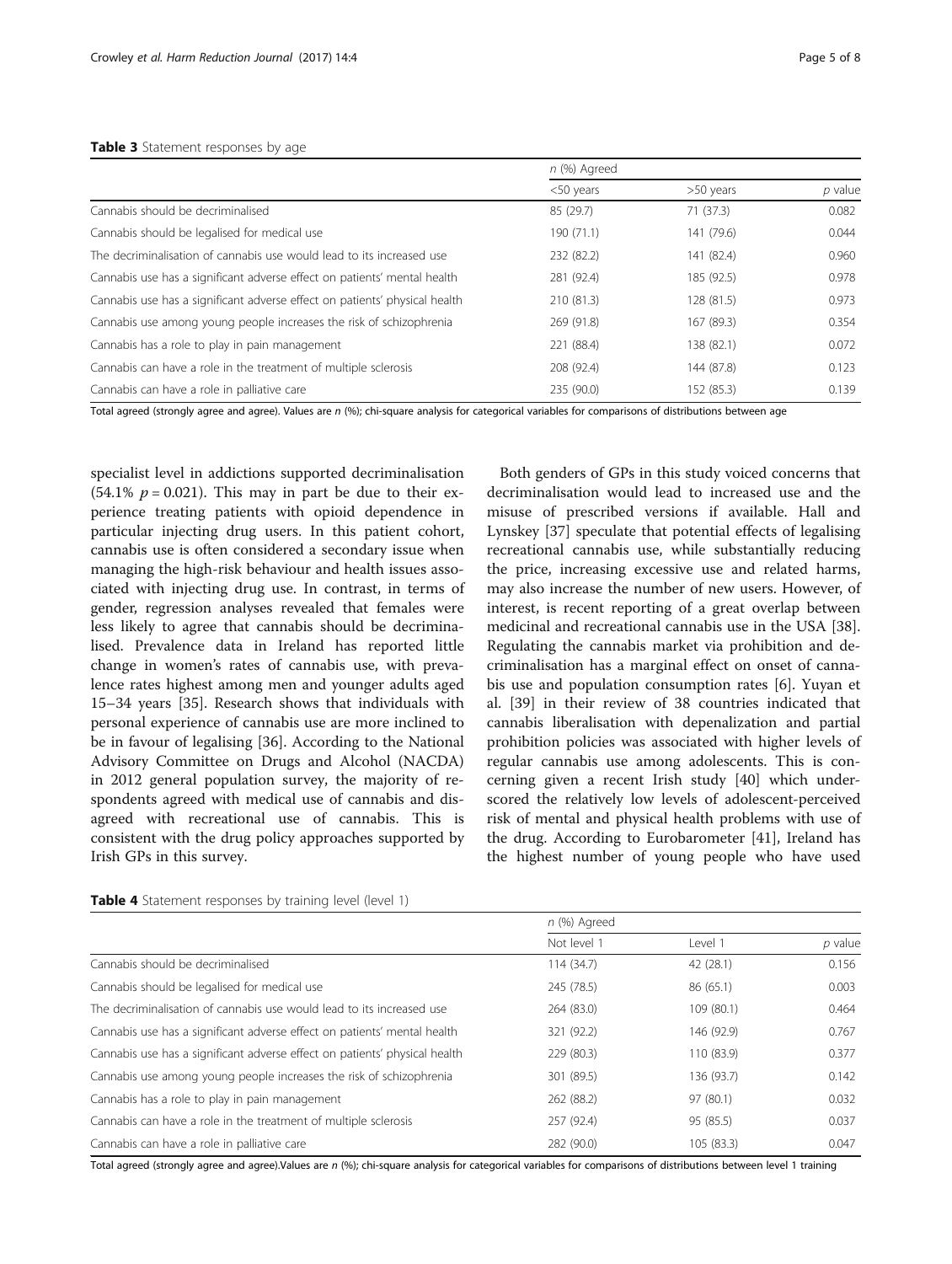<span id="page-5-0"></span>

|                                                                            | n (%) Agreed |           |         |
|----------------------------------------------------------------------------|--------------|-----------|---------|
|                                                                            | Not level 2  | Level 2   | p value |
| Cannabis should be decriminalised                                          | 143(31.5)    | 13(54.1)  | 0.021   |
| Cannabis should be legalised for medical use                               | 313 (74.1)   | 18 (81.8) | 0.422   |
| The decriminalisation of cannabis use would lead to its increased use      | 360 (82.7)   | 13 (68.4) | 0.110   |
| Cannabis use has a significant adverse effect on patients' mental health   | 446 (92.7)   | 21(87.5)  | 0.344   |
| Cannabis use has a significant adverse effect on patients' physical health | 323 (81.7)   | 16(76.1)  | 0.521   |
| Cannabis use among young people increases the risk of schizophrenia        | 416 (90.6)   | 21 (95.4) | 0.443   |
| Cannabis has a role to play in pain management                             | 341 (85.6)   | 18 (90.0) | 0.588   |
| Cannabis can have a role in the treatment of multiple sclerosis            | 337 (90.3)   | 15(93.7)  | 0.650   |
| Cannabis can have a role in palliative care                                | 369 (88.2)   | 18 (85.7) | 0.723   |

Total agreed (strongly agree and agree). Values are n (%); Chi-square analysis for categorical variables for comparisons of distributions between level 2 training

cannabis in the past year (28%), compared to a Europian Union (EU) average of 17%; 58% of Irish youth have never taken cannabis, which in 2014 is third lowest in Europe and well below the EU average of 69%. Overall, 46% of young Irish people consider regular cannabis use to be high risk, compared to an EU average of 63%. The Eurobarometer in 2014 [\[41\]](#page-7-0) also reported that 56% of Irish 15–24-year-olds were of the view that the cannabis market should be regulated, which is almost a reverse position of the EU average, where 45% said cannabis should be regulated, and 53% said it should continue to be banned.

GPs in this national study agreed that cannabis use has a significant effect on patients' mental health and increases the risk of schizophrenia. Kondrad and Reid [[25](#page-7-0)] have reported majority agreement of US physicians in Colorado regarding the serious mental and physical health risks of cannabis. Irish GPs in this study underscored their experience of the significant adverse effect on patient mental health and risks of schizophrenia in young users. Heavy use of cannabis at an earlier age is reported to heighten risk of dependence, depressive disorders, psychosis, suicidal ideation, development of

schizophrenia and related negative social consequences [[17\]](#page-7-0). This contributes to the debate around the cannabinoid hypothesis of psychosis, for example that exposure to cannabis and cannabinoid agonists is associated with psychosis outcomes through activation of CB1R [[42](#page-7-0)–[44](#page-7-0)]. However, to date, a causal relationship has not been established [[4\]](#page-6-0).

Kondrad and Reid [\[25](#page-7-0)] in their 2013 study of physician experiences and attitudes to medical cannabis reported that nearly half of participants did not support CTP and that only a minority thought therapeutic use of cannabis conferred physical and mental health benefits. Israeli practitioners in 2015 voiced partial acceptance for therapeutic use, and generally agreed that CTP could be helpful for chronic and for terminally ill patients [\[26](#page-7-0)]. However, oncologists and pain specialists did not agree unanimously that medical cannabis can undermine mental health, whereas other physicians did [\[26\]](#page-7-0). CTP is driven by public approval without scientific data routinely required to justify new medication regulation [\[45](#page-7-0), [46](#page-7-0)]. In 2005, US physicians reported less support of CTP than the public [[24](#page-7-0)]. Irish GPs who reported practicing in a non-deprived area in this study were more likely to agree that cannabis has a

| <b>Table 6</b> Statement response predicators                      |          |                   |          |        |           |        |       |
|--------------------------------------------------------------------|----------|-------------------|----------|--------|-----------|--------|-------|
|                                                                    | Category | Variable          | Beta     | Exp(B) | $p$ value | 95% CI |       |
|                                                                    |          |                   |          |        |           | lower  | upper |
| Cannabis should be decriminalised                                  | Agree    | Female            | $-1.084$ | 0.338  | < 0.0001  | 0.19   | 0.602 |
| Cannabis should be legalised for medical use                       | Agree    | Female            | $-0.553$ | 0.575  | 0.017     | 0.365  | 0.907 |
| Cannabis has a role to play in pain management                     | Agree    | Female            | $-0.644$ | 0.525  | 0.003     | 0.343  | 0.805 |
|                                                                    | Agree    | Non-deprived area | 0.447    | 1.564  | 0.041     | 1.018  | 2.403 |
|                                                                    | Disagree | Not level 1       | $-0.706$ | 0.494  | 0.049     | 0.244  | 0.998 |
| Cannabis can have a role in the treatment of<br>multiple sclerosis | Agree    | Female            | $-0.472$ | 0.624  | 0.019     | 0.42   | 0.926 |
|                                                                    | Disagree | Aged 30-50 years  | 1.063    | 2.895  | 0.013     | .257   | 6.668 |
| Cannabis can have a role in palliative care                        | Agree    | Female            | $-0.91$  | 0.402  | < 0.0001  | 0.255  | 0.636 |

Multi-nominal logistic regression analysis; reference category is neutral response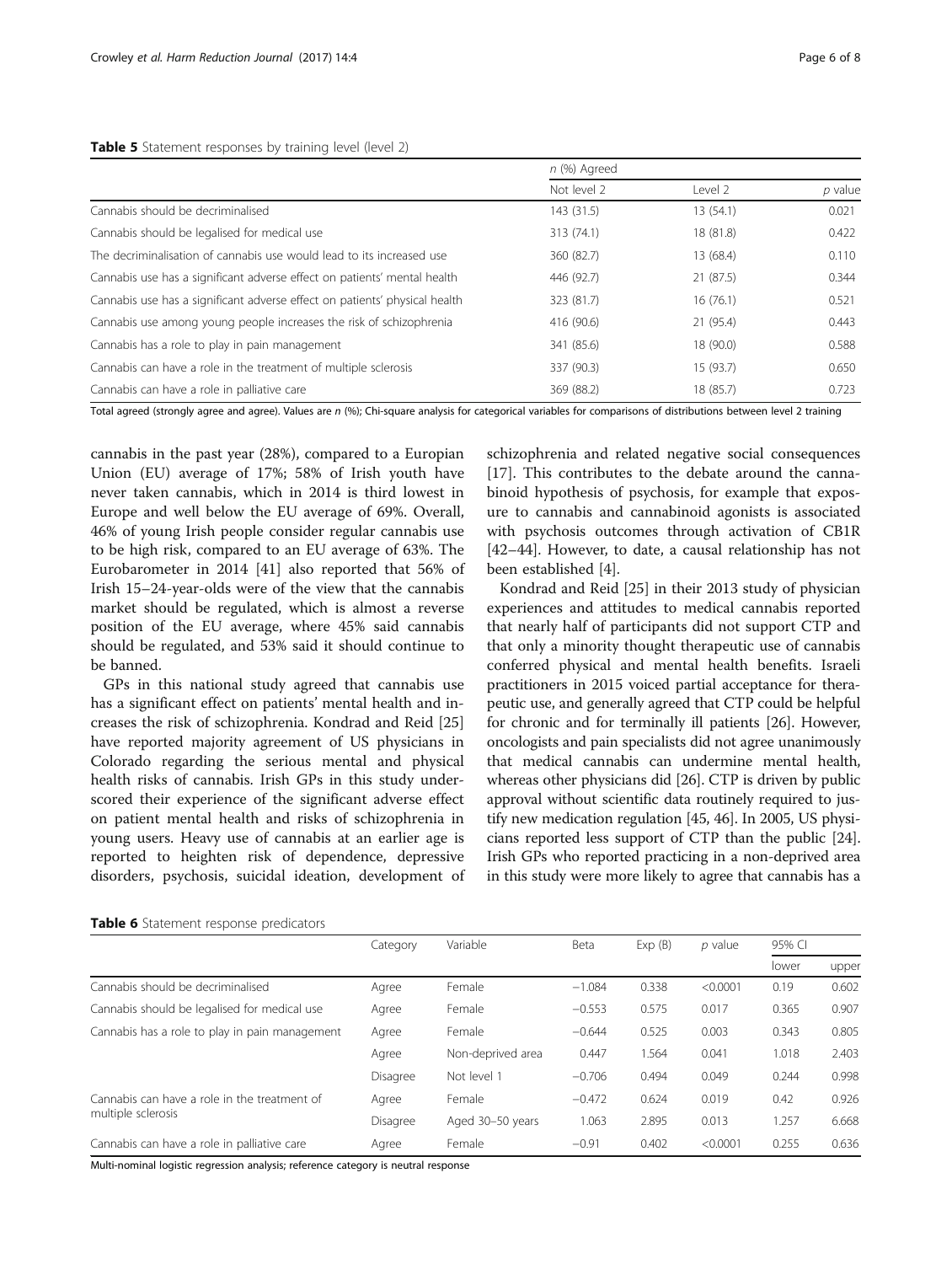<span id="page-6-0"></span>role in pain management compared to those who reported working in a deprived area. Level of training for this Irish sample reflected that a greater percentage of those participants with level 1 substance misuse training agreed/ strongly agreed that cannabis should be legalised for medical use. While the clear majority of this group supported the role of medical cannabis in pain management, treatment of multiple sclerosis and palliative care, they were statistically less supportive than those without this training. Irish GPs aged 30–50 years were more likely to disagree that cannabis can have a role in the treatment of multiple sclerosis compared to those not in that age group. Kondrad and Reid [\[25](#page-7-0)] found that age was significantly associated with the recommendation of medical cannabis. They also found no significant association with physician gender, years in practice, or type of licence and recommendation of medical cannabis. In contrast, this study found that female GPs in Ireland were less likely to agree that cannabis should be legalised for medical use compared with males, and were also less likely to agree that cannabis has a role in palliative care or a role in the treatment of multiple sclerosis than males.

## Conclusions

The study is unique in terms of describing Irish GP views on different drug policy approaches to cannabis use and is only one of a handful of studies worldwide that examines physicians' views on this topical issue. The majority of Irish GPs do not support decriminalisation of cannabis use which is now the policy choice of the Irish government. This study found interesting differences in views between male and female GPs and those with different levels of addiction training and experience. Female GPs tended to favour a more conservative drug policy approach, while those with more advanced training supported a more liberal one. The finding of majority support for CTP among Irish GPs in this study underpins and supports the proposed legislative changes that are presently being considered by the Irish parliament. While supporting this policy initiative, a clear majority of GPs viewed that such an approach had the potential to increase cannabis use and expressed concerns regarding both the mental and physical health risks associated with its use. This study captures the views of Irish GPs on potential policy changes regarding both medical and recreational cannabis use at a time when both are prohibited and will facilitate further research on how these views may change over time and be influenced by a different policy approach. Further research is warranted to explore how gender and levels of addiction training and experience impact doctors' views on drug policy.

#### Abbreviations

CTP: Cannabis for therapeutic purposes; EMA: European Medicines Agency; EU: European Union; GP: General practitioner; HPRA: Health Products

Regulatory Authority; ICGP: Irish College of General Practitioners; NACDA: National Advisory Committee on Drugs and Alcohol; UN: United Nations

#### Acknowledgements

Funding None

#### Availability of data and materials

Anonymised copies of the survey tool may be obtained upon request from des.crowley@icgp.ie.

#### Authors' contributions

DC conceived the idea for the study, collected the data and revised the draught manuscript; CC contributed to the design of the study, coordinated the data collection, undertook the initial analysis and reviewed the manuscript; ID contributed to the design of the study and reviewed the manuscript; EL undertook quantitative data analysis and reviewed the manuscript; and MCVH contributed to the design of the study, undertook the survey review, qualitative data analysis, manuscript drafting and review of the final submission. All authors read and approved the final manuscript.

#### Authors' information

DC is the Assistant Director of the Substance Misuse Programme in Irish College of General Practitioners, Dublin, Ireland.

CC is the Director of research in Irish College of General Practitioners, Dublin, Ireland.

ID is the Director of the Substance Misuse Programme in Irish College of General Practitioners, Dublin, Ireland.

EL is a postdoctoral researcher in the School of Biochemistry and Immunology, Trinity College Dublin, Dublin, Ireland.

MCVH is a senior Marie Sklodowska-Curie Actions fellow in the School of Health Sciences, Waterford Institute of Technology, Waterford, Ireland, and is a clinical audit specialist of the Substance Misuse Programme in Irish College of General Practitioners, Dublin, Ireland.

#### Competing interests

The authors received no financial support from any organisation for the submitted work; no financial relationships with any organisations that might have an interest in the submitted work in the previous 3 years and no other relationships or activities that could appear to have influenced the submitted work.

#### Consent for publication

The corresponding author has the right to grant on behalf of all authors and does grant on behalf of all authors consent for publication.

#### Ethics approval and consent to participate

Irish College of General Practitioners

#### Author details

<sup>1</sup>School of Health Sciences, Waterford Institute of Technology, Waterford Ireland. <sup>2</sup>Irish College of General Practitioners, Dublin, Ireland. <sup>3</sup>School of Biochemistry and Immunology, Trinity College Dublin, Dublin, Ireland.

#### Received: 8 July 2016 Accepted: 23 December 2016 Published online: 13 January 2017

#### References

- 1. Hall W, Renstrom M, Poznyak V. The health and social effects of nonmedical cannabis use. Geneva: World Health Organization; 2016.
- 2. Kilmer B. Policy designs for cannabis legalization: starting with the eight Ps. Am J Drug Alcohol Abuse. 2014;40:259–61.
- 3. Rehm J, Fischer B. Cannabis legalization with strict regulation, the overall superior policy option for public health. Clin Pharmacol Ther. 2015;97:541–4.
- 4. International Centre for Science in Drug Policy. State of the evidence: cannabis use and regulation. Toronto: International Centre for Science in Drug Policy; 2015. p. 41.